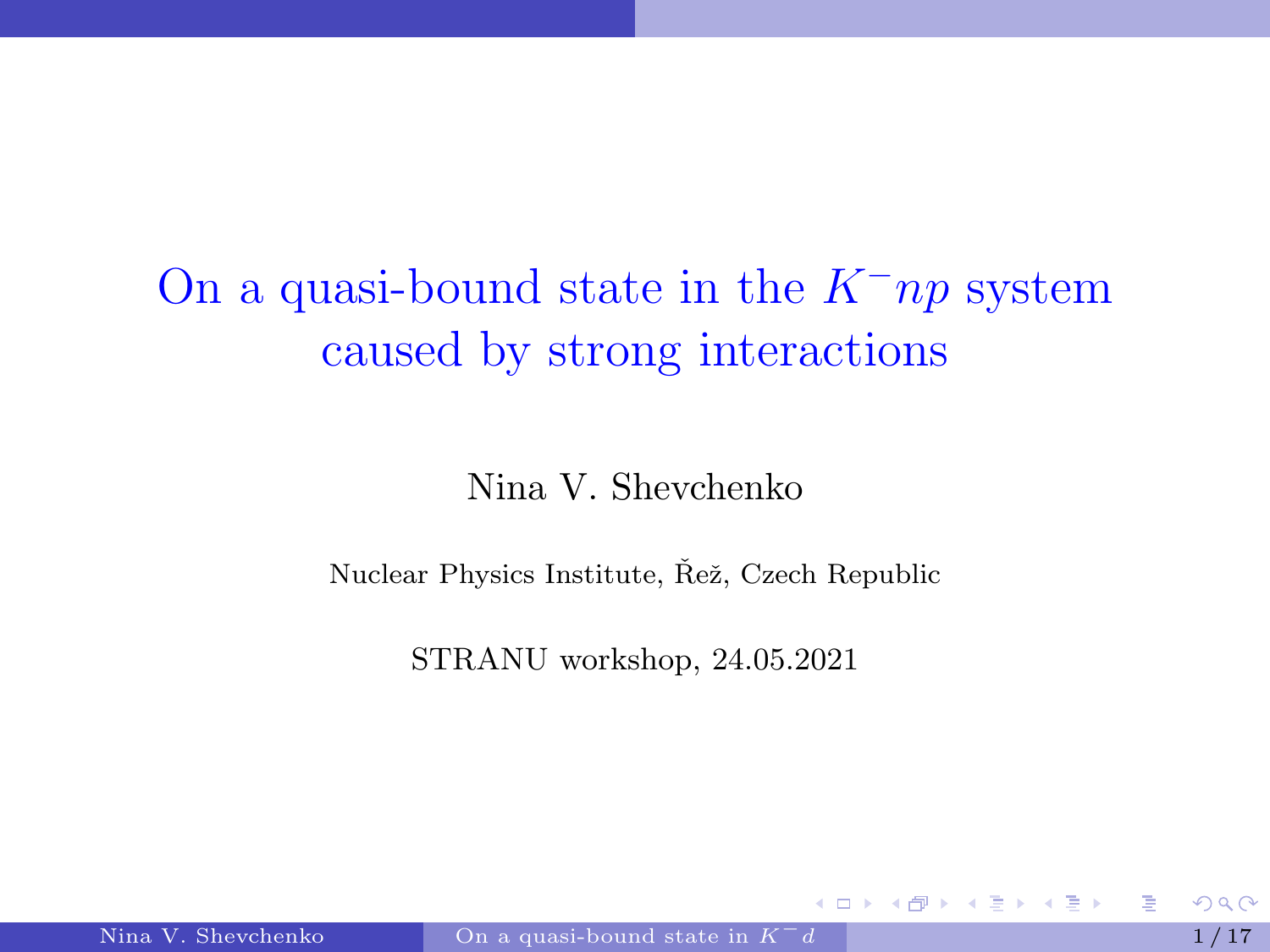Interest to antikaon-nucleon systems: quasi-bound state in the  $K^-pp$  system [Y.Akaishi,T.Yamazaki, Phys.Rev.C65, 044005 (2002)]  $\rightarrow$  experimental and theoretical efforts with different results

Our contribution: series of dynamically exact calculations of three-body antikaon-nucleon systems

- $\bullet$  Quasi-bound states in  $\bar{K}NN$ , spin 0 (K<sup>−</sup>pp/K<sup>o</sup>np) and  $\bar{K}\bar{K}N$  systems binding energy and width
- No quasi-bound state in  $\bar{K}NN$ , spin 1  $(K^-np/\bar{K^0}nn)$  proven
- Near-threshold scattering in KNN, spin 1  $(K^-d)$ (Faddeev-type AGS equations with coupled  $\overline{K}NN - \pi \Sigma N$  channels)
- 1s level shift and width of kaoninc deuterium (Faddeev-type equations with directly included Coulomb interaction)

[N.V. S., Three-Body Antikaon–Nucleon Systems, Few Body Syst. 58, 6 (2017)]

**KORK GRANDER ABY DE YORN**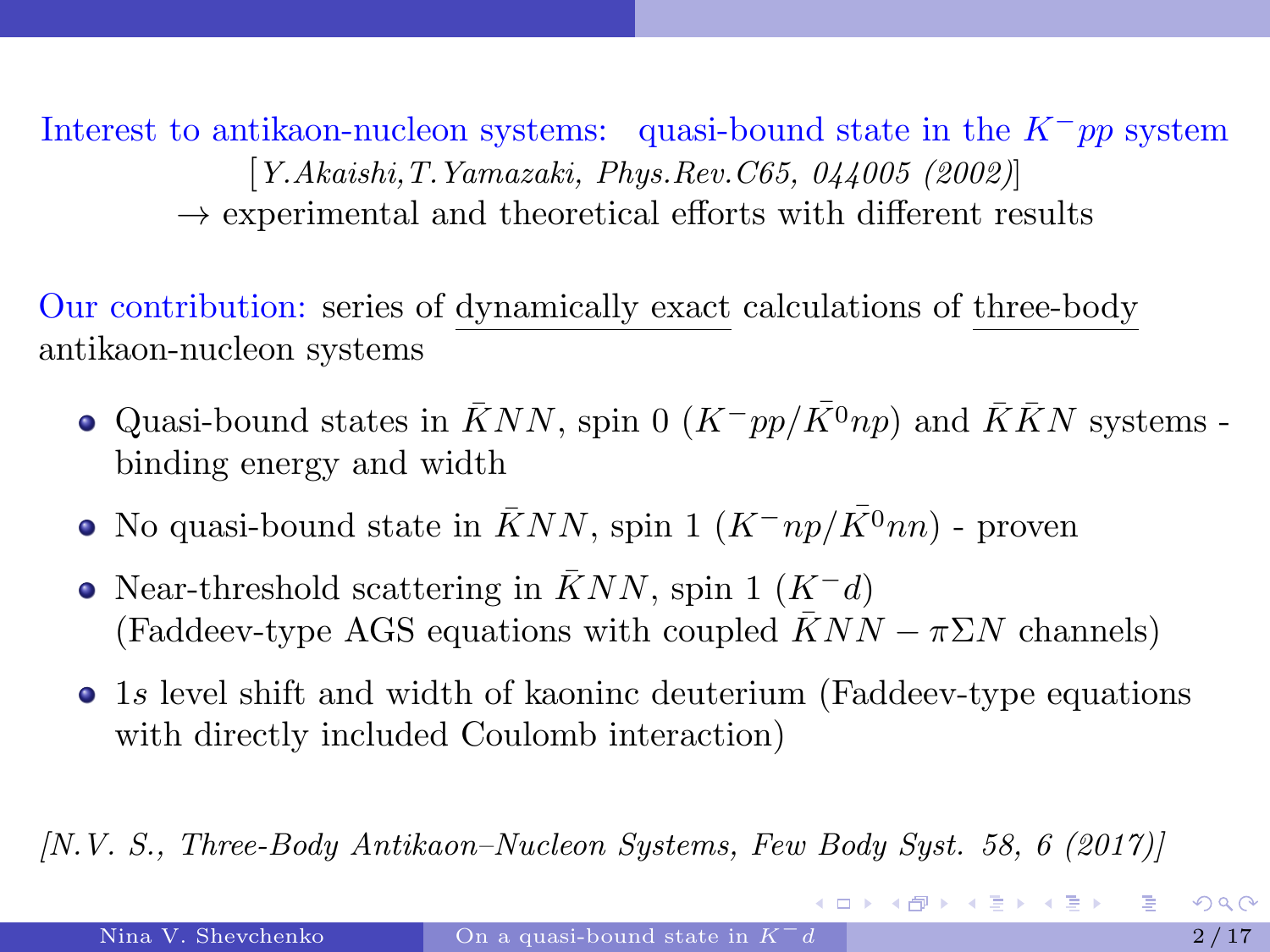<span id="page-2-0"></span>"Strong" quasi-bound state in  $K^-np$  - previous results

No quasi-bound state in  $\bar{K}NN$ , spin 1  $(K^-np)$  - proven

 $K^-np$  quasi-bound state caused by strong interactions:  $\leftrightarrow$  kaonic deuterium (an atom, Coulomb is the main interaction, is known)

#### Evidence

Faddeev calculations of the  $K^-d$  scattering length  $a_{K-d}$  – evidence that a "strong" quasi-bound state in  $K^-np$  could exists:

- Analytical continuation of the effective range formula below the  $K^-d$ threshold  $\rightarrow$  K<sup>-</sup>np quasi-bound state with binding energy 14.6 – 19.6 MeV, width  $15.6 - 22.0$  MeV should exist
- Systematic search for these states using three-body coupled-channel AGS equations  $\rightarrow$  no (corresponding) poles in the complex energy plane

The reason of discrepancy: effective range formula is valid in the vicinity of the corresponding threshold (expected large binding energy and width - out of the validity region)

イロメ イ団 メイモメ イモメー 老人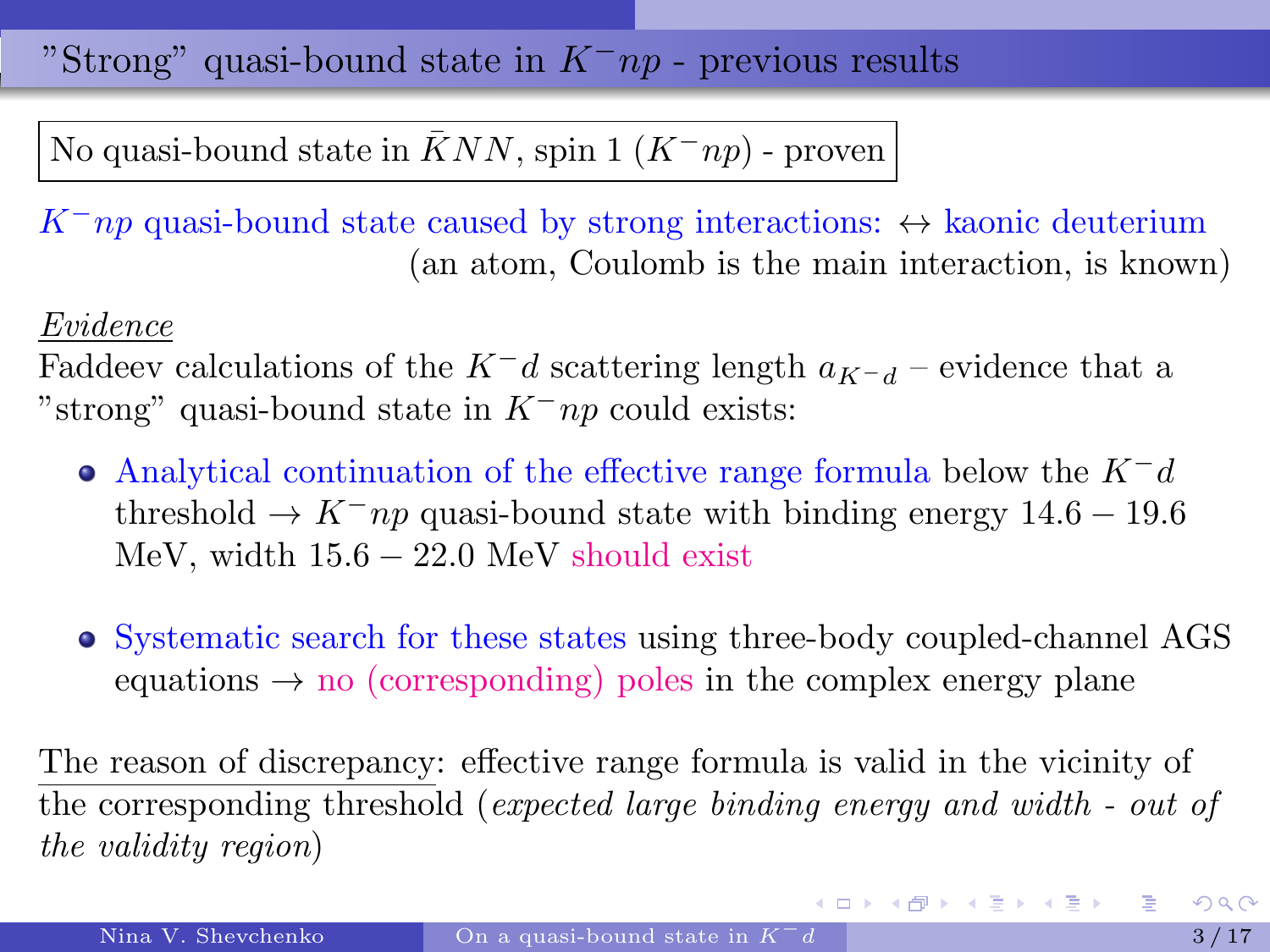## <span id="page-3-0"></span>"Strong" quasi-bound state in  $K^-np$  - previous results

Strength constant of  $V_{\bar{K}N-\pi\Sigma}$  changed by hands:

$$
\lambda_{I=0}^{\bar{K}N,\bar{K}N} \to c \lambda_{I=0}^{\bar{K}N,\bar{K}N}, c = 1.25..1
$$



Fig: Pole trajectories in the  $K^-np$  system for increasing absolute value of the  $\lambda_{I=0}^{\bar{K}\bar{K}}$  strength constant of the phenomenological  $V_{\bar{K}N-\pi\Sigma}^{1, SIDD}$  and  $V_{\bar{K}N-\pi\Sigma}^{2, SIDD}$ potentials. The numbers along the trajectories indicate the multiplication factors. Quasi-bound states are the poles to the [lef](#page-2-0)[t o](#page-4-0)[f](#page-2-0) [th](#page-3-0)[e](#page-4-0)  $K^-d$  $K^-d$  $K^-d$  [t](#page-0-0)[hre](#page-16-0)[sh](#page-0-0)[old](#page-16-0).

→●

 $\leftarrow$   $\Box$ .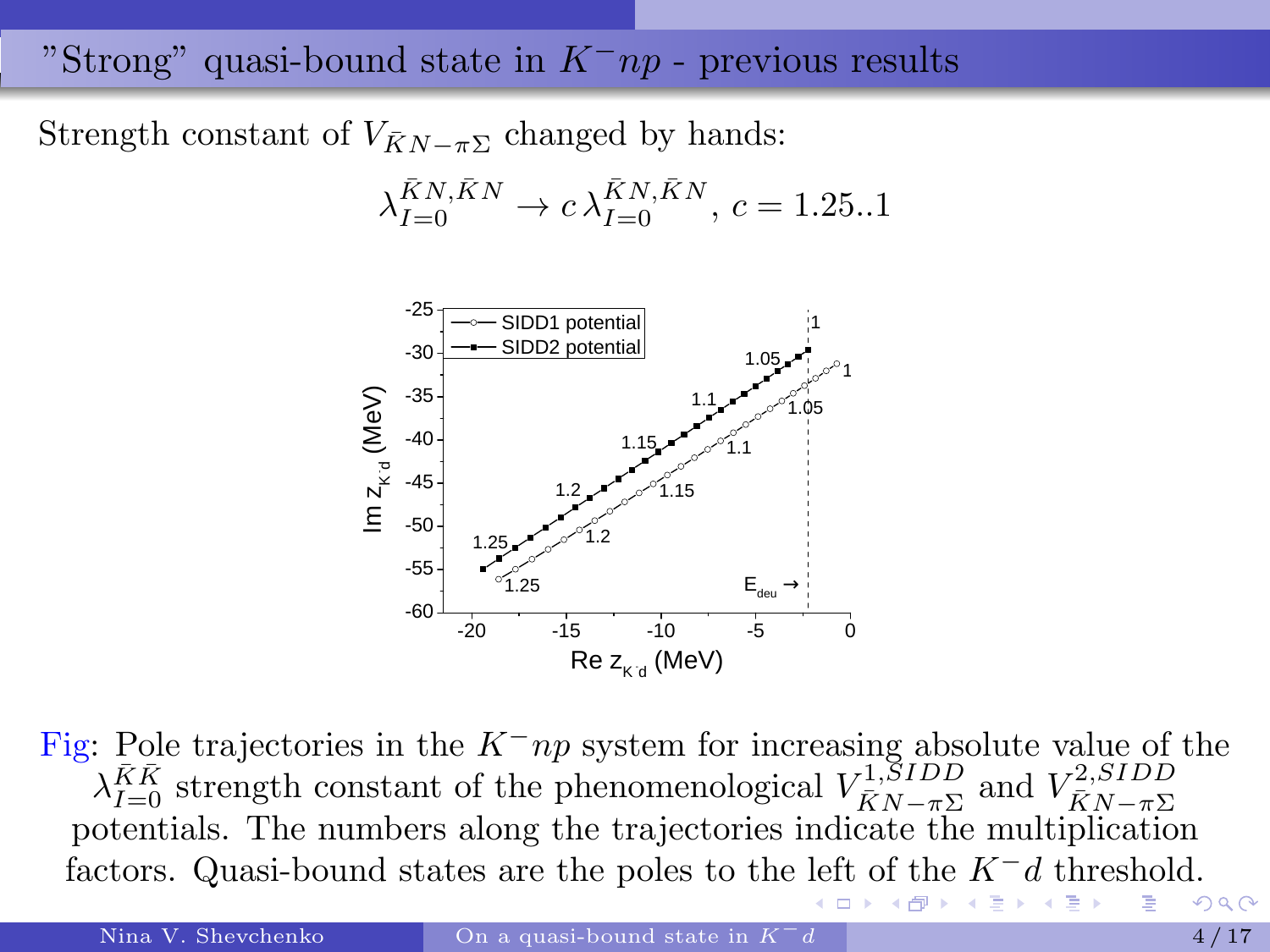<span id="page-4-0"></span>Next step – four-body calculations of the  $KNNN$  system using Faddeev-type equations. New NN potential constructed and used  $(V_{NN}$  by P. Doleschall was used before)  $\rightarrow$  quasi-bound state in the  $K^-np$  subsystem caused by strong interactions was found

イロト イ押ト イヨト イヨト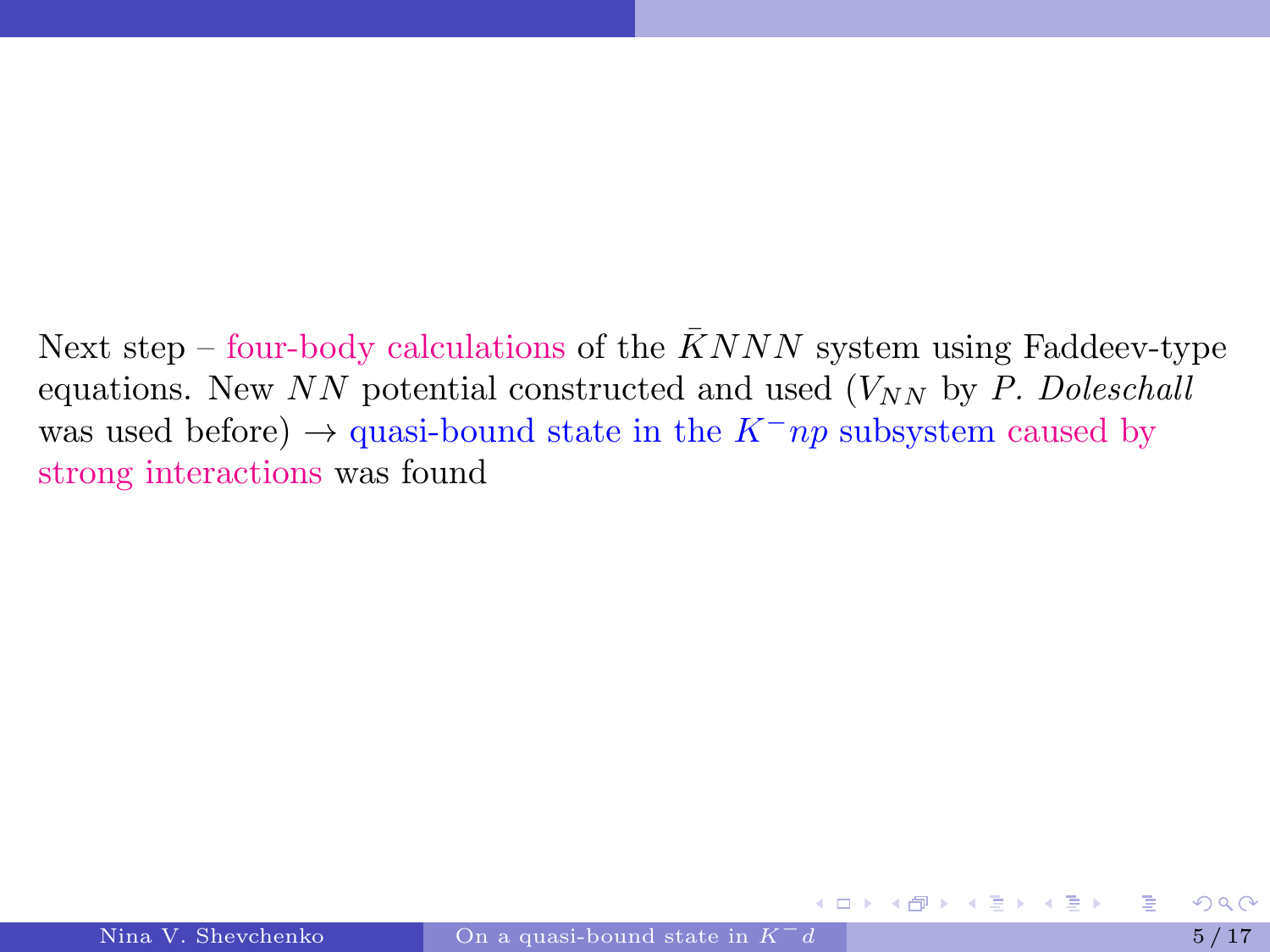#### New N<sub>N</sub> potential

Two-term Separable New potential (TSN) of nucleon-nucleon interaction

$$
V_{NN}^{TSN}(k, k') = \sum_{m=1}^{2} g_m(k) \lambda_m g_m(k'),
$$

$$
g_m(k) = \sum_{n=1}^{3} \frac{\gamma_{mn}}{(\beta_{mn})^2 + k^2}, \quad \text{for } m = 1, 2
$$

fitted to Argonne V 18 potential [R.B. Wiringa, V.G.J. Stoks, R. Schiavilla, Phys. Rev. C 51, 38 (1995)] phase shifts

Triplet and singlet scattering lengths a and effective ranges  $r_{\text{eff}}$ 

$$
a_{np}^{\text{TSN}} = -5.400 \,\text{fm}, \qquad r_{\text{eff},np}^{\text{TSN}} = 1.744 \,\text{fm}
$$
  

$$
a_{pp}^{\text{TSN}} = 16.325 \,\text{fm}, \qquad r_{\text{eff},pp}^{\text{TSN}} = 2.792 \,\text{fm},
$$

deuteron binding energy  $E_{\text{deu}} = 2.2246 \text{ MeV}.$ 

4 ロ ) - 4 @ ) - 4 ミ ) - 4 ミ ) - 2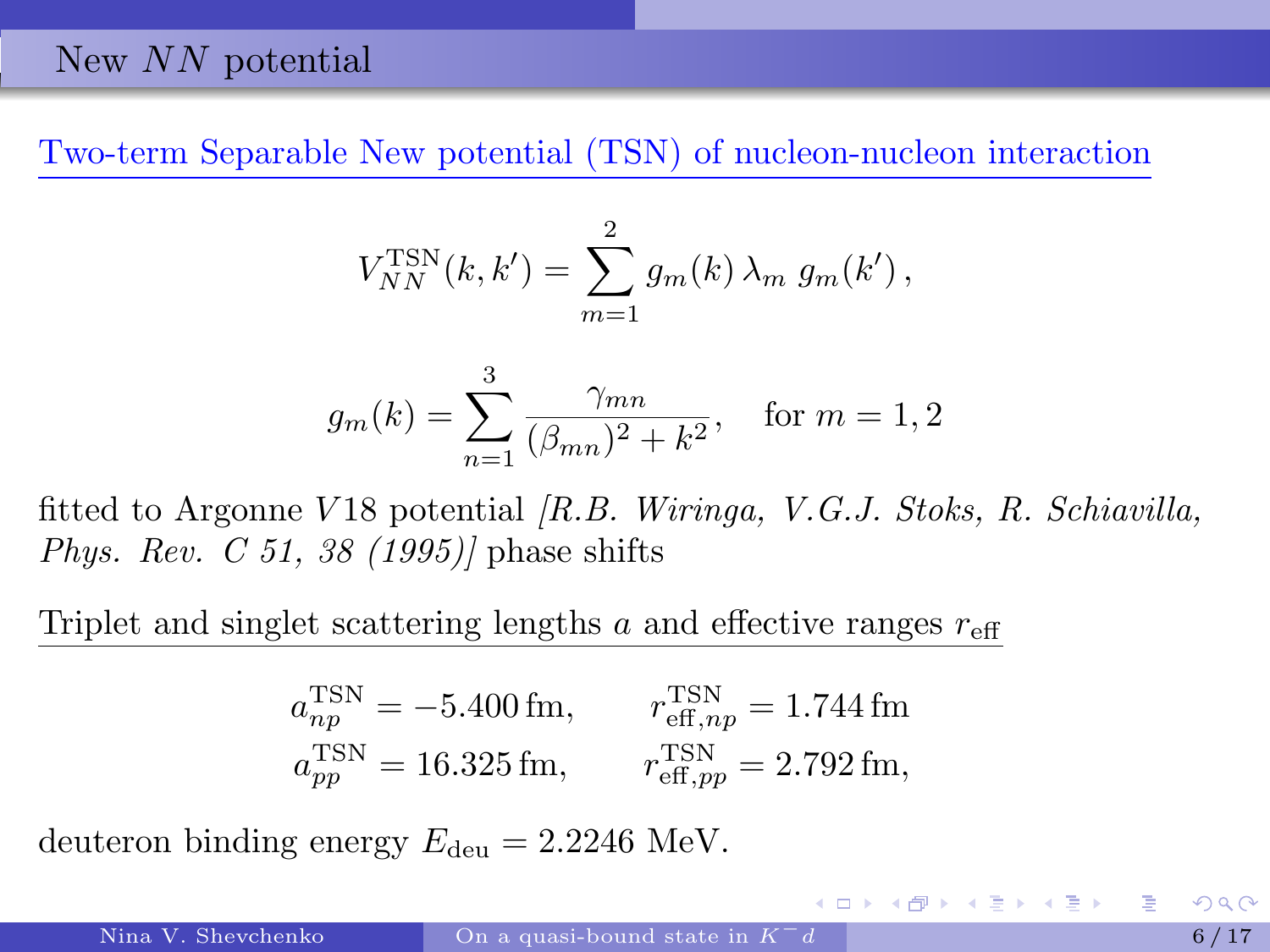

Fig: Phase shifts of  $np$  and  $pp$  scattering calculated using the new  $V_{NN}^{\rm TSN}$  and  $V_{NN}^{\text{TSA}-\text{B}}$  potentials plus phase shifts of Argonne V18

4 0 8

頂き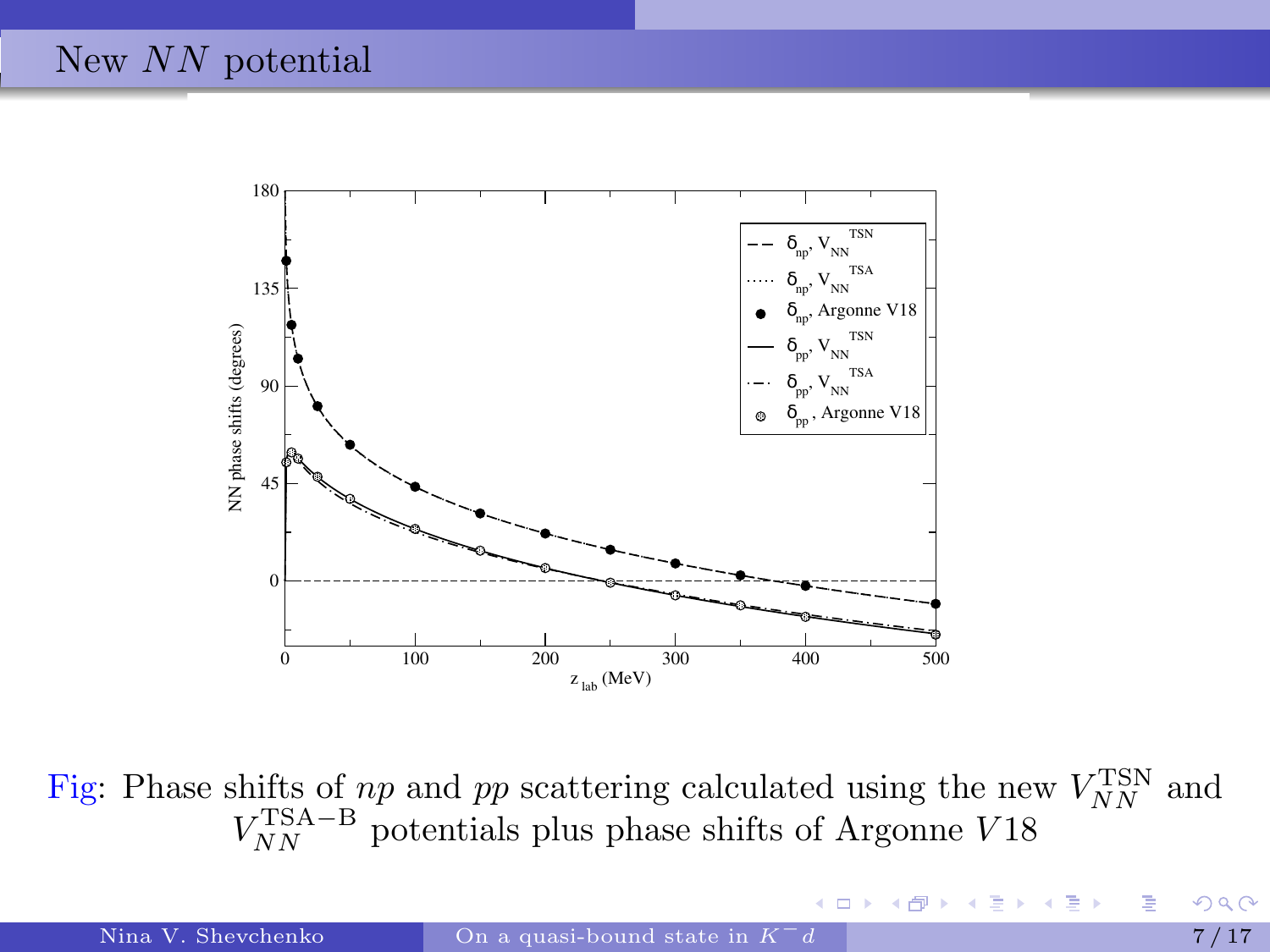## Antikaon-nucleon interaction

Three potentials

- phenomenological  $\bar{K}N \pi \Sigma$  with one-pole  $\Lambda(1405)$  resonance
- phenomenological  $KN \pi \Sigma$  with two-pole  $\Lambda(1405)$  resonance
- chirally motivated  $KN \pi \Sigma \pi \Lambda$  potential, two-pole  $\Lambda(1405)$

reproduce (with the same level of accuracy):

- 1s level shift and width of kaonic hydrogen *(SIDDHARTA)* direct inclusion of Coulomb interaction, no Deser-type formula used
- Cross-sections of  $K^-p \to K^-p$  and  $K^-p \to MB$  reactions
- Threshold branching ratios  $\gamma$ ,  $R_c$  and  $R_n$
- $\circ \Lambda(1405)$  resonance  $(ne- or two-pole structure)$  $M_{\Lambda(1405)}^{PDG} = 1405.1_{-1.0}^{+1.3} \text{ MeV}, \Gamma_{\Lambda(1405)}^{PDG} = 50.5 \pm 2.0 \text{ MeV} [PDG (2016)]$

イロト イ団 トイミト イミト ニミー つんぴ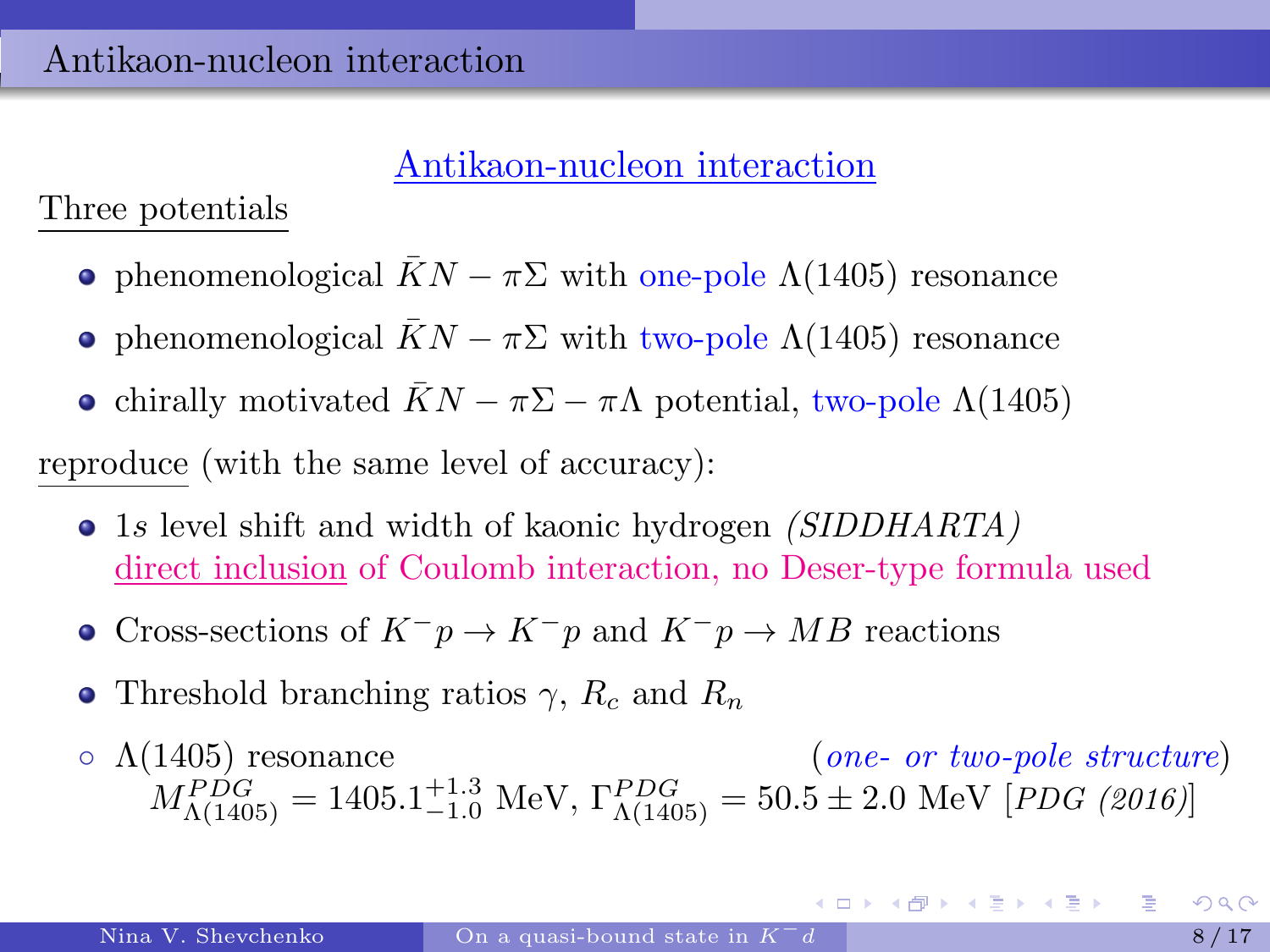## Kaonic hydrogen: theory vs. experiment



Fig: Experimental and theoretical 1s level shift and width of kaonic hydrogen given by the three  $\bar{K}N$  potentials

4 0 8

重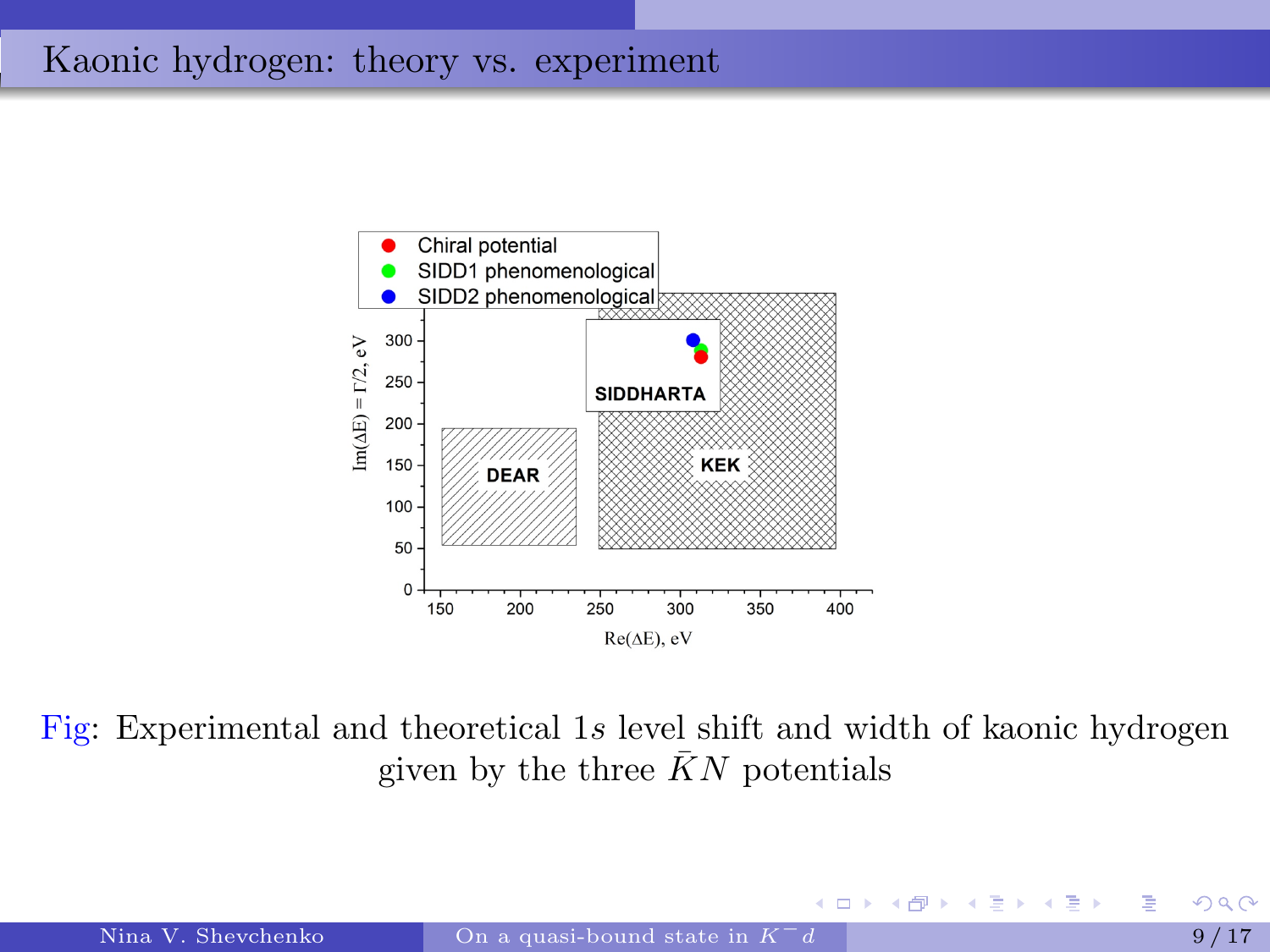# $K^-p$  cross-sections: theory vs. experiment



Fig: Comparison with the experimental data on  $K^-p$  cross-sections (phenomenological and chirally motivated potentials)

4 0 8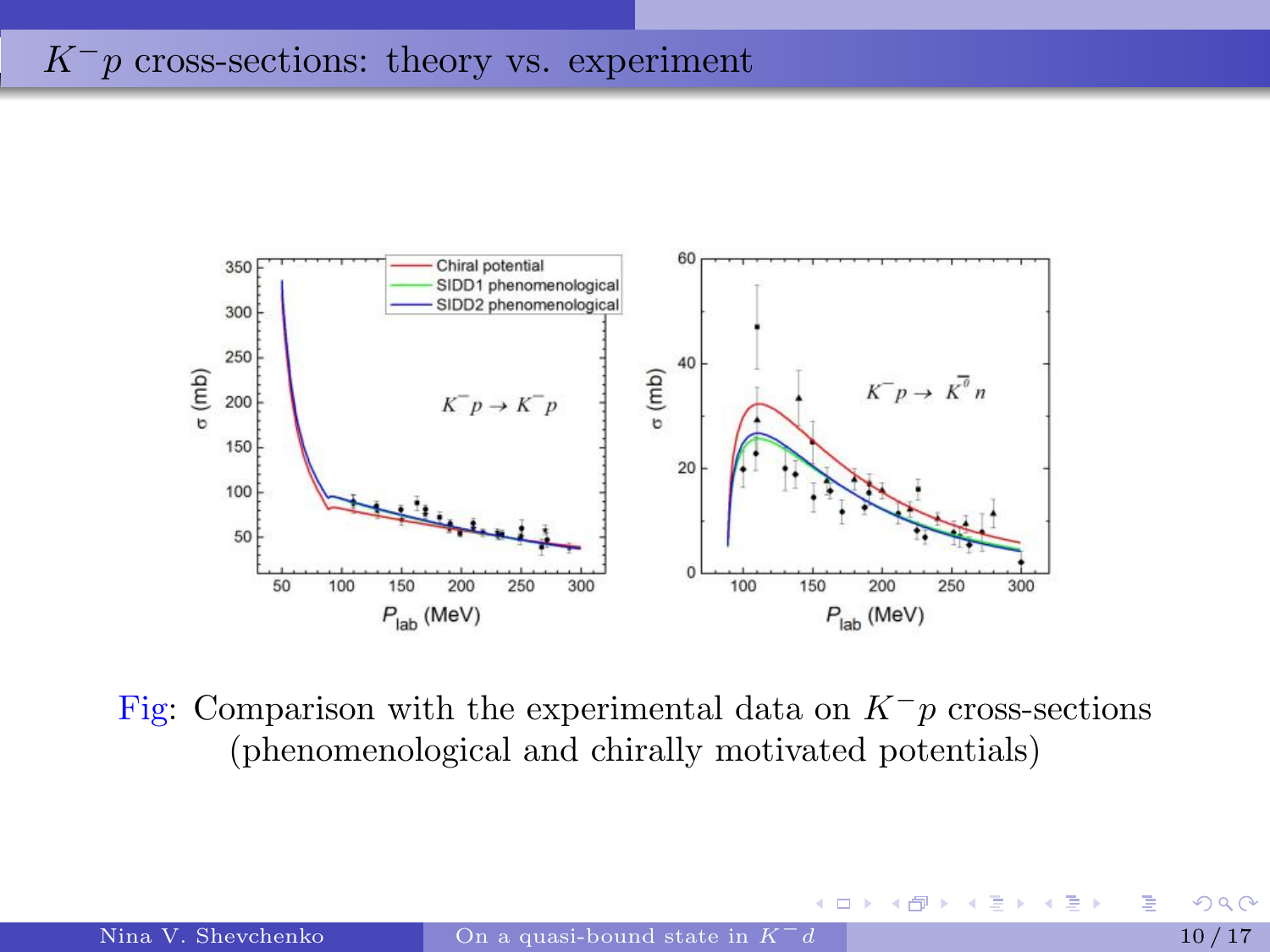## $K^-p$  cross-sections: theory vs. experiment



 $299$ 

重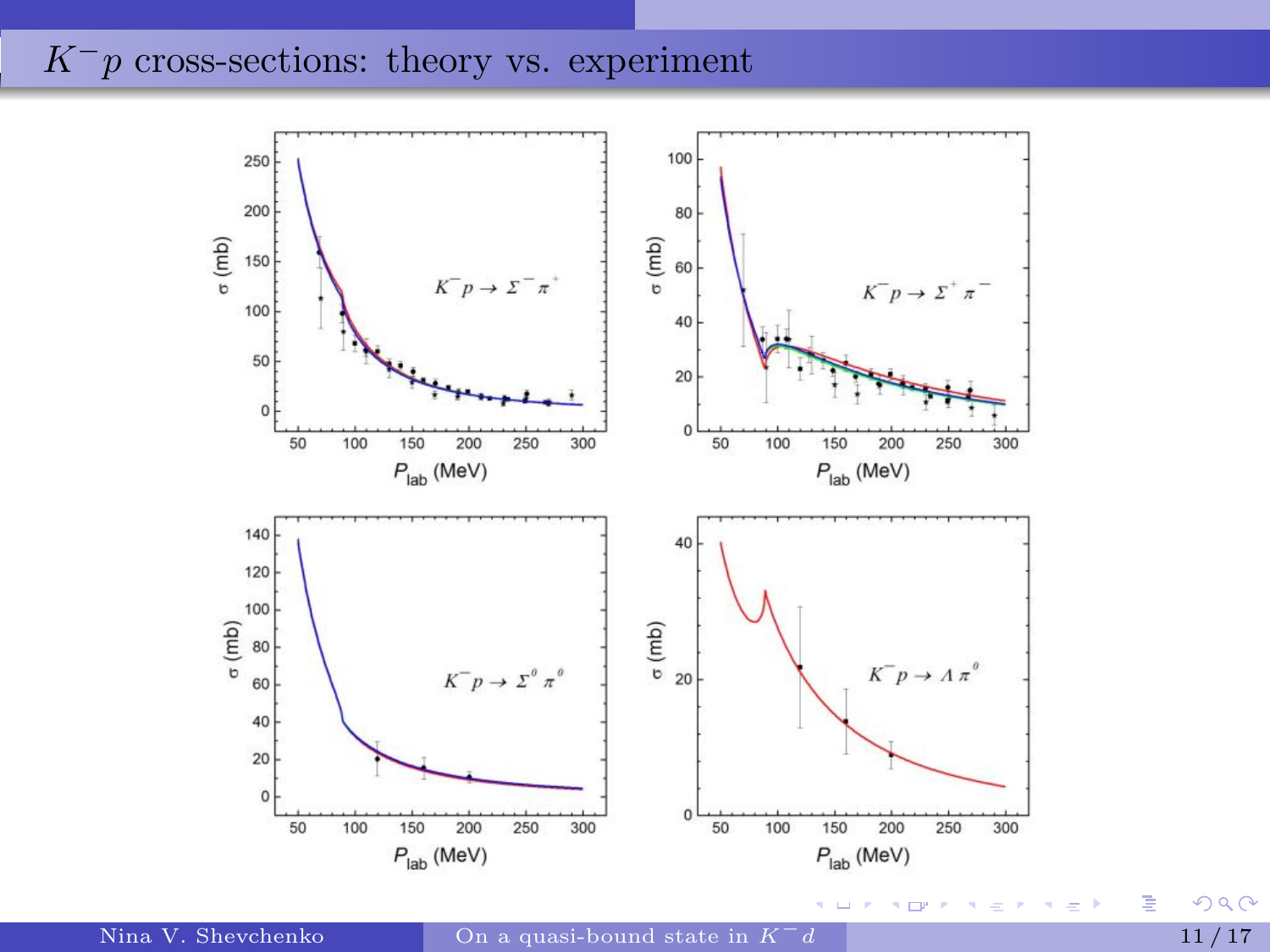Table: Strong poles  $(\Lambda(1405))$  given by the three antikaon-nucleon potentials (MeV)

|                                | $z_{\text{pole}1}$ | $z_{\rm pole2}$ |
|--------------------------------|--------------------|-----------------|
| $V_{\bar{K}N}^{1,\rm SIDD}$    | $1426 - i48$       |                 |
| $V_{\bar{K}N}^{\text{2,SIDD}}$ | $1414 - i58$       | $1386 - i 104$  |
| $V_{\bar{K}N}^{\text{Chiral}}$ | $1417 - i33$       | $1406 - i89$    |

"Experimental" value:  $M_{\Lambda(1405)}^{PDG} = 1405.1_{-1.0}^{+1.3} \text{ MeV}, \Gamma_{\Lambda(1405)}^{PDG} = 50.5 \pm 2.0 \text{ MeV}$ 

K ロ ▶ K @ ▶ K 글 ▶ K 글 ▶ │ 글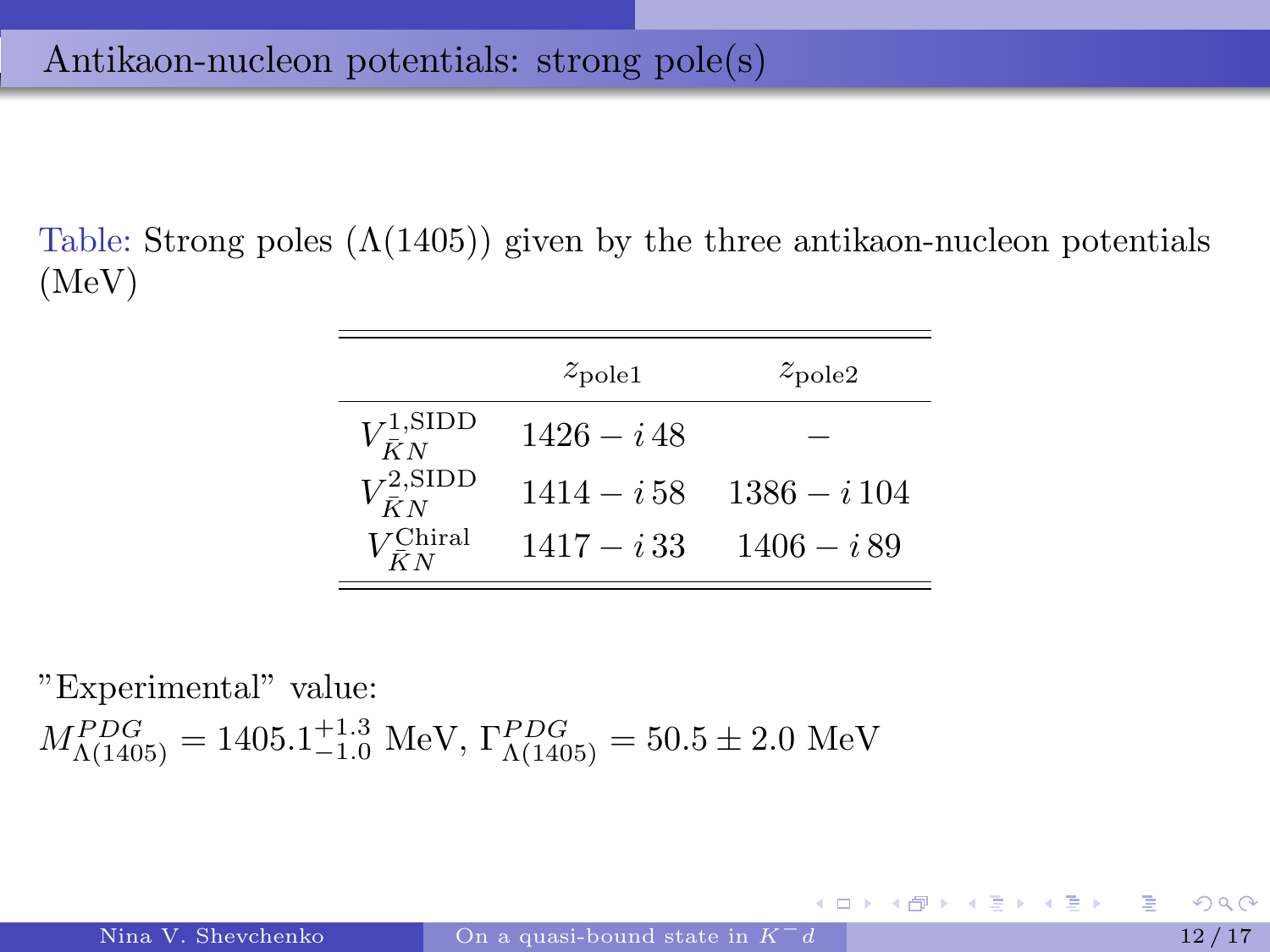# Strong pole(s)  $\leftrightarrow \Lambda(1405)$  resonance



Fig: Elastic  $\pi^0 \Sigma^0$  cross-sections of the chirally motivated potential  $V_{\bar{K}N}^{\text{Chiral}}$  –  $Λ(1405)$  resonance.

 $\leftarrow$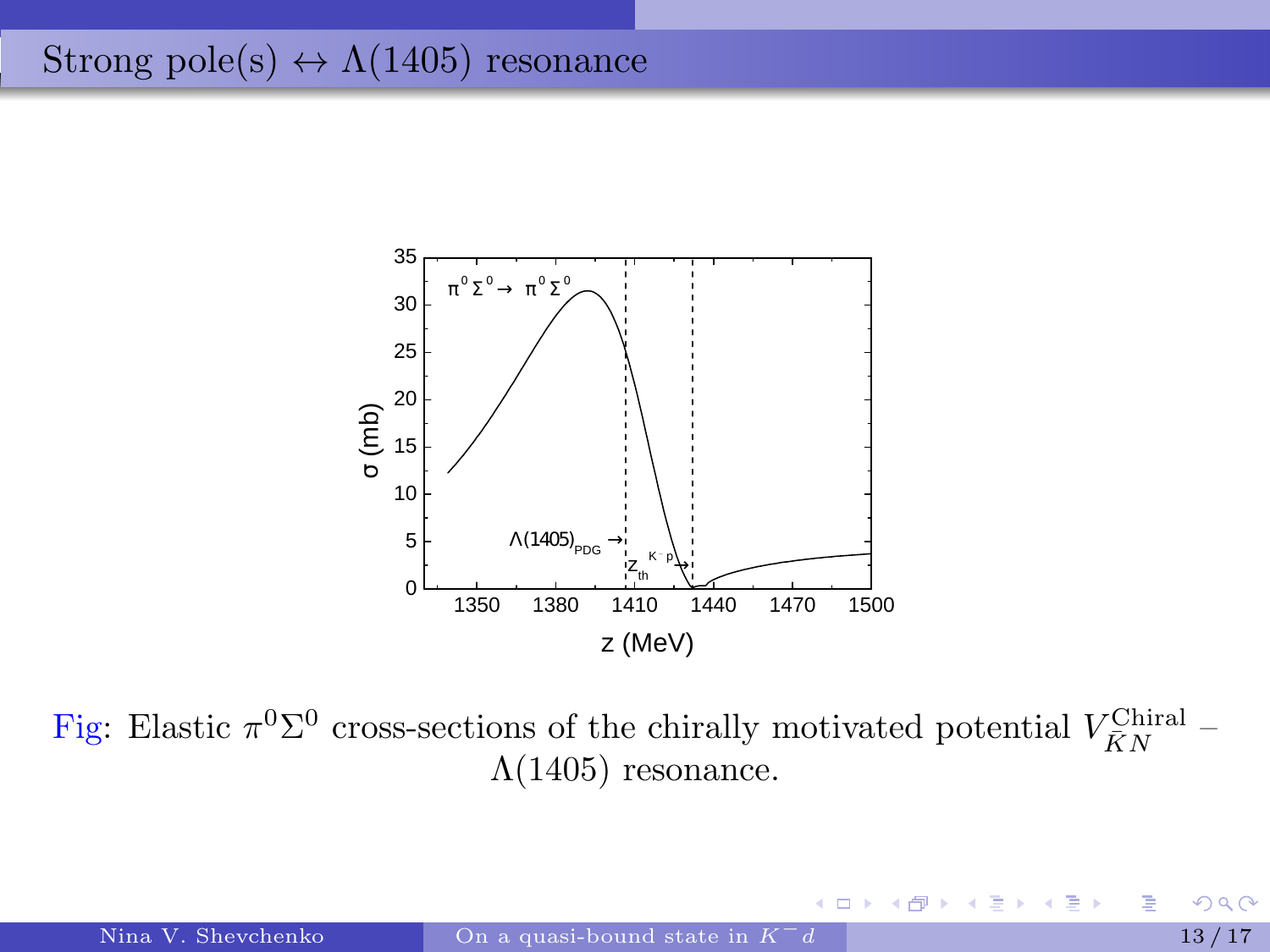# Three-body equations with coupled  $\bar{K}NN - \pi \Sigma N$  channels

Three-body Faddeev-type Alt-Grassberger-Sandhas equations, solved separtely

$$
U_{ij}^{\alpha\beta} = \delta_{\alpha\beta} (1 - \delta_{ij}) (G_0^{\alpha})^{-1} + \sum_{k,\gamma=1}^{3} (1 - \delta_{ik}) T_k^{\alpha\gamma} G_0^{\gamma} U_{kj}^{\gamma\beta}, \quad i, j = 1, 2, 3,
$$

particle channels:

 $\alpha = 1 : |\bar{K}_1 N_2 N_3\rangle, \, \alpha = 2 : |\pi_1 \Sigma_2 N_3\rangle, \, \alpha = 3 : |\pi_1 N_2 \Sigma_3\rangle$ 

Input: two-body T-matrices, corresponding to  $V_{\bar{K}N-\pi\Sigma(-\pi\Lambda)}$  (three versions),  $V_{NN}^{\text{TSN}}$  (new),  $V_{\Sigma N(-\Lambda N)}$  (isospin-dependent and spin-independent, parameters fitted to experimental cross-sections)

#### Quantum numbers:

spin  $S = 1$ , orbital momentum  $L = 0$ , isospin  $I = 1/2$ :

- $\bar{K}NN$  system with  $J^{\pi} = 1^{-}$  (isospin representation)
- $K^-np/\bar{K^0}nn$  system (particle representation)

KOLK KØLK VELKELLEN DA O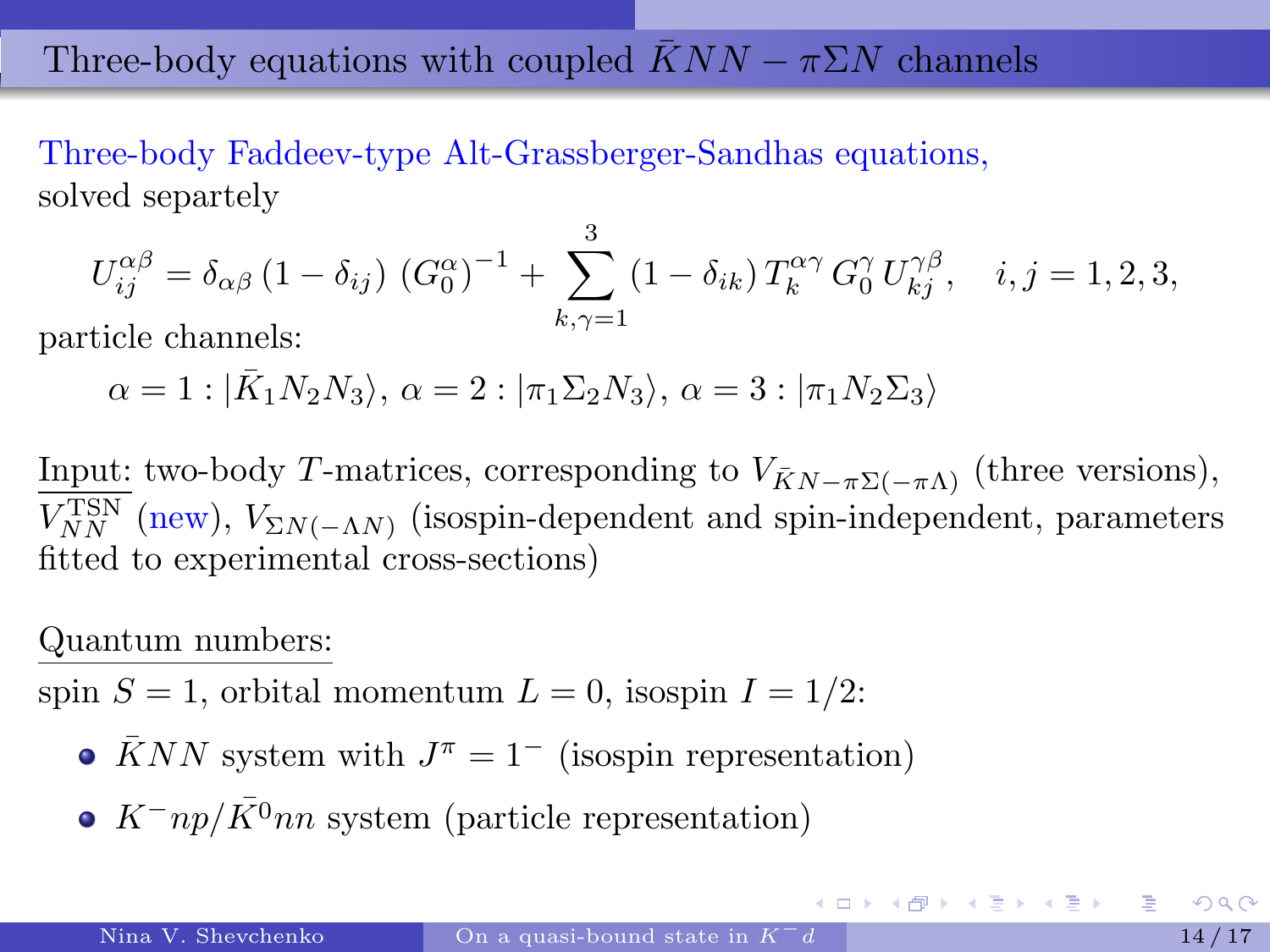## Results:  $K^-np$  quasi-bound state

Table: Binding energy  $B_{K^-\,np}$  (MeV) and width  $\Gamma_{K^-\,np}$  (MeV) of the quasi-bound state in the  $K^-pn$  system: coupled-channel  $KNN - \pi \Sigma N$ calculation and one-channel  $\bar{K}NN$  with exact optical  $V_{\bar{K}N}^{\text{Opt}}$ ;  $z_{th,K-d} = m_{\bar{K}} + 2 m_N + E_{\text{deu}}.$ 

|                                | Coupled-channels<br>calculation |                    | With exact optical<br>$\bar{K}N$ potential |                    |
|--------------------------------|---------------------------------|--------------------|--------------------------------------------|--------------------|
|                                | $B_{K^{-}np}$                   | $\Gamma_{K^{-}np}$ | $B_{K^{-}np}$                              | $\Gamma_{K^{-}np}$ |
| $V_{\bar{K}N}^{1,\rm SIDD}$    |                                 |                    | 0.8                                        | 68.3               |
| $V_{\bar{K}N}^{\text{2,SIDD}}$ | 0.9                             | 59.4               | 3.8                                        | 63.2               |
| $V_{\bar{K}N}^{\text{Chiral}}$ | 1.3                             | 41.8               | 0.9                                        | 43.6               |

[N.V. S., Few Body Syst. 61, 27 (2020)]

K ロ ▶ K 御 ▶ K ヨ ▶ K ヨ ▶ ...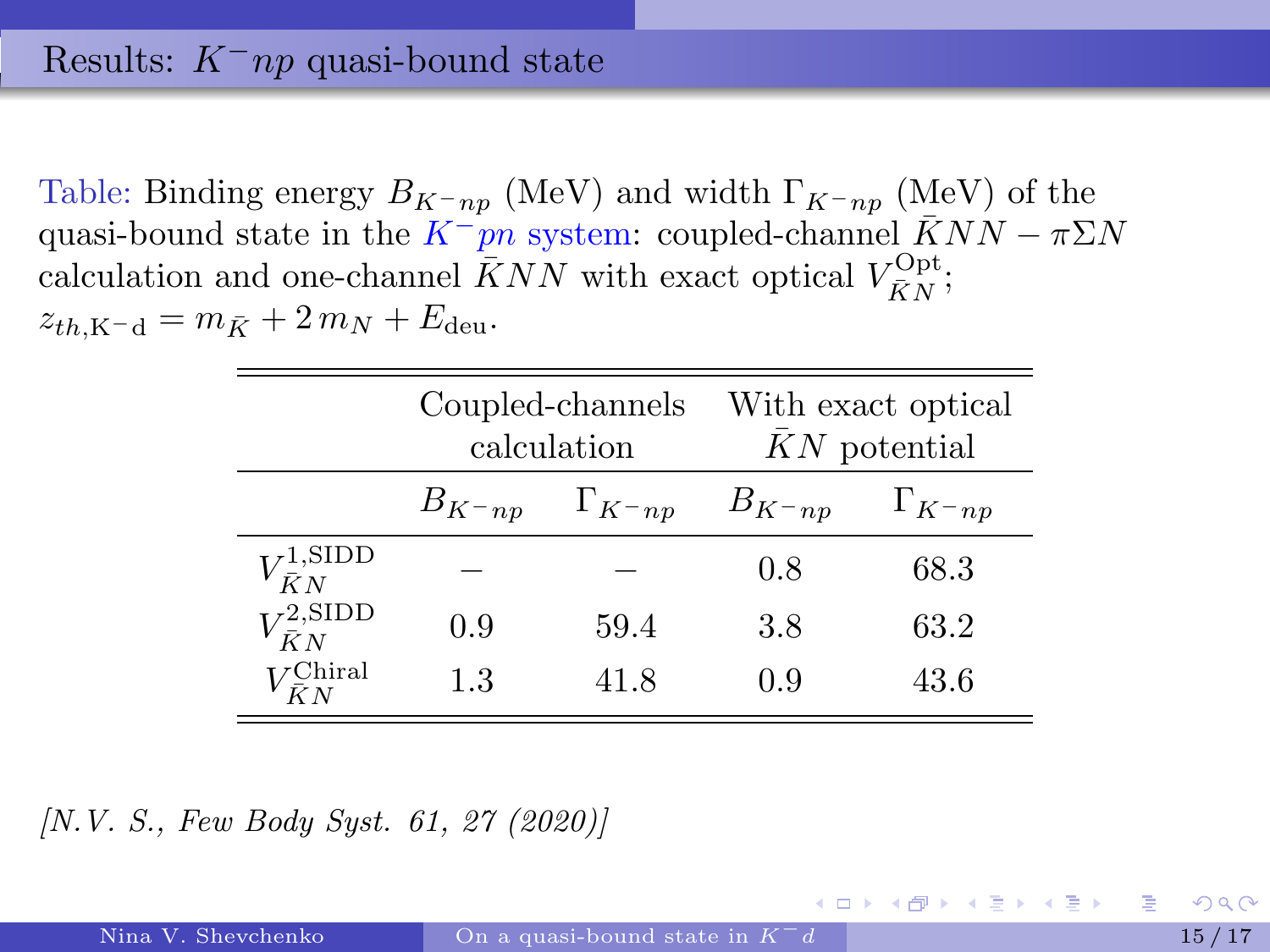Table: Binding energy  $B_{K^-pp}$  (MeV) and width  $\Gamma_{K^-pp}$  (MeV) of the quasi-bound state in the  $K^-pp$  system: coupled-channel  $\bar{K}NN - \pi \Sigma N$ calculation and one-channel  $\bar{K}NN$  with exact optical  $V_{\bar{K}N}^{\text{Opt}}$ ;  $z_{th,K^-pp} = m_{\bar{K}} + 2 m_N.$ 

|                                | Coupled channels<br>calculation |                  | With exact optical<br>$\bar{K}N$ potential |      | Our previous<br>coupled-channel results |                   |
|--------------------------------|---------------------------------|------------------|--------------------------------------------|------|-----------------------------------------|-------------------|
|                                | $B_{K^-pp}$                     | $\Gamma_{K^-pp}$ | $B_{K^-pp}$ $\Gamma_{K^-pp}$               |      | $B_{K^-pp}$                             | $\Gamma_{K^- pp}$ |
| $V_{\bar{K}N}^{1,\text{SIDD}}$ | 52.18                           | 67.1             | 53.29                                      | 63.3 | 53.29                                   | 64.9              |
| $V_{\bar{K}N}^{\text{2,SIDD}}$ | 46.56                           | 51.2             | 46.65                                      | 47.4 | 47.45                                   | 49.8              |
| $V_{\bar{K}N}^{\text{Chiral}}$ | 29.43                           | 46.4             | 30.01                                      | 46.6 | 32.24                                   | 48.6              |

K ロ ▶ K 御 ▶ K ヨ ▶ K ヨ ▶ ...